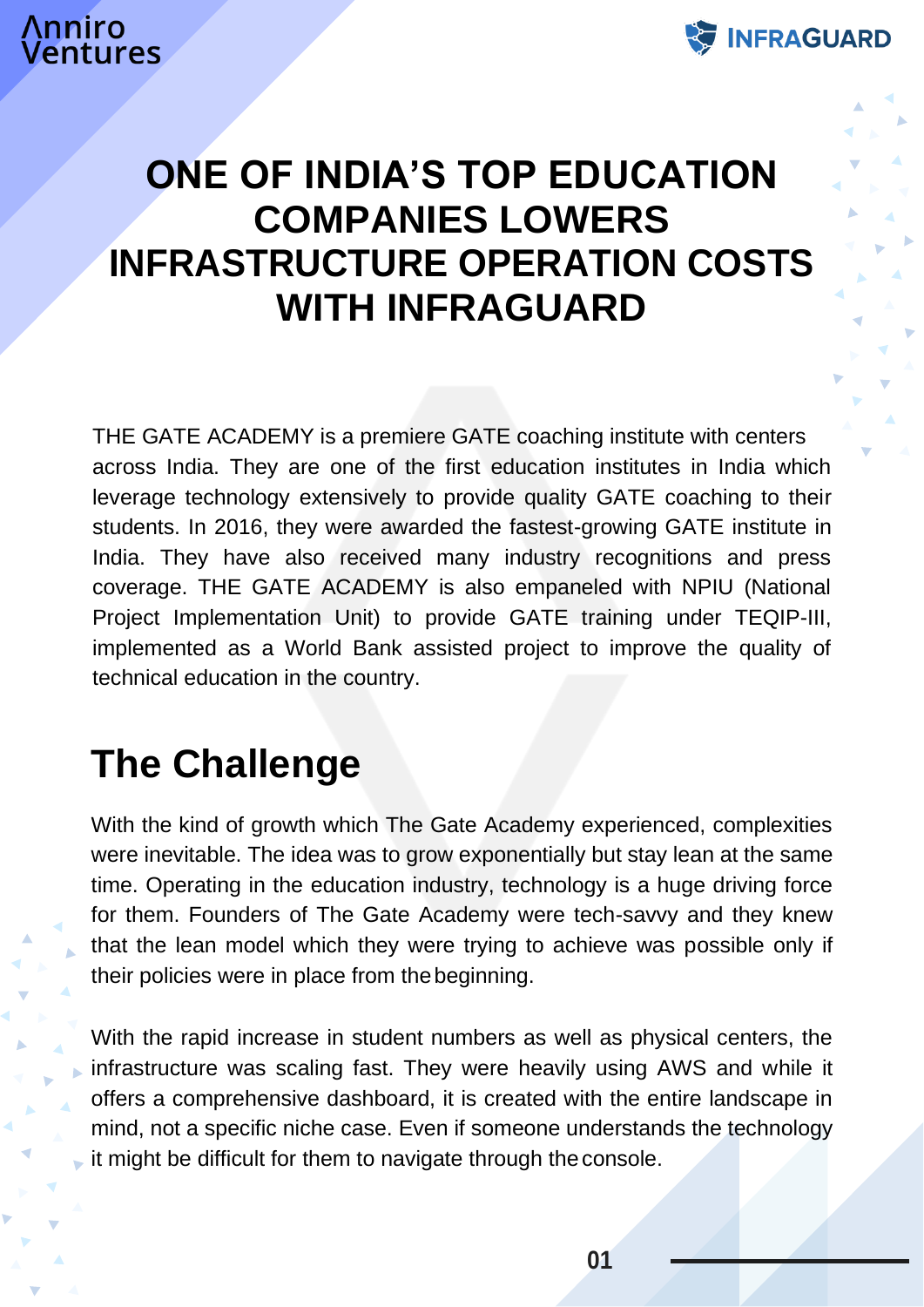#### **\nniro** tures



**INFRAGUARD** 

- Provide a simplified server management dashboard that will be easier for their employees to manage.
- Enhance efficiency via Automation: Policies once created should work for old instances and new ones. Reduce new instance addition time to minutes.
- To end SSH key/Password sharing within the company and provide policy-based access to servers.
- Granular restriction on actions that can be performed by users.
- A centralized way to audit activities based on servers and users with appropriate filters.
- A single dashboard but servers segregated based on projects to perform bulk operations like Patch Management, AMI creation, Start/Stop of instances, etc. on a bunch of servers.
- To be able to control which server is visible to <sup>a</sup> user/team and what actions can be performed on them.
- Reduce the knowledge gap for employees to manage servers.

# **The Solution**

InfraGuard's team merged the business needs with its sophisticated solution. The core of InfraGuard is built on setting and automating policy-based tasks which ensure enhanced efficiency with increased security. Listed below are the solutions which worked for their particular needs:

The company's server administration team was onboarded to InfraGuard with roles & privileges as per their assigned job needs. All server management & DevOps were done via the platform after that.